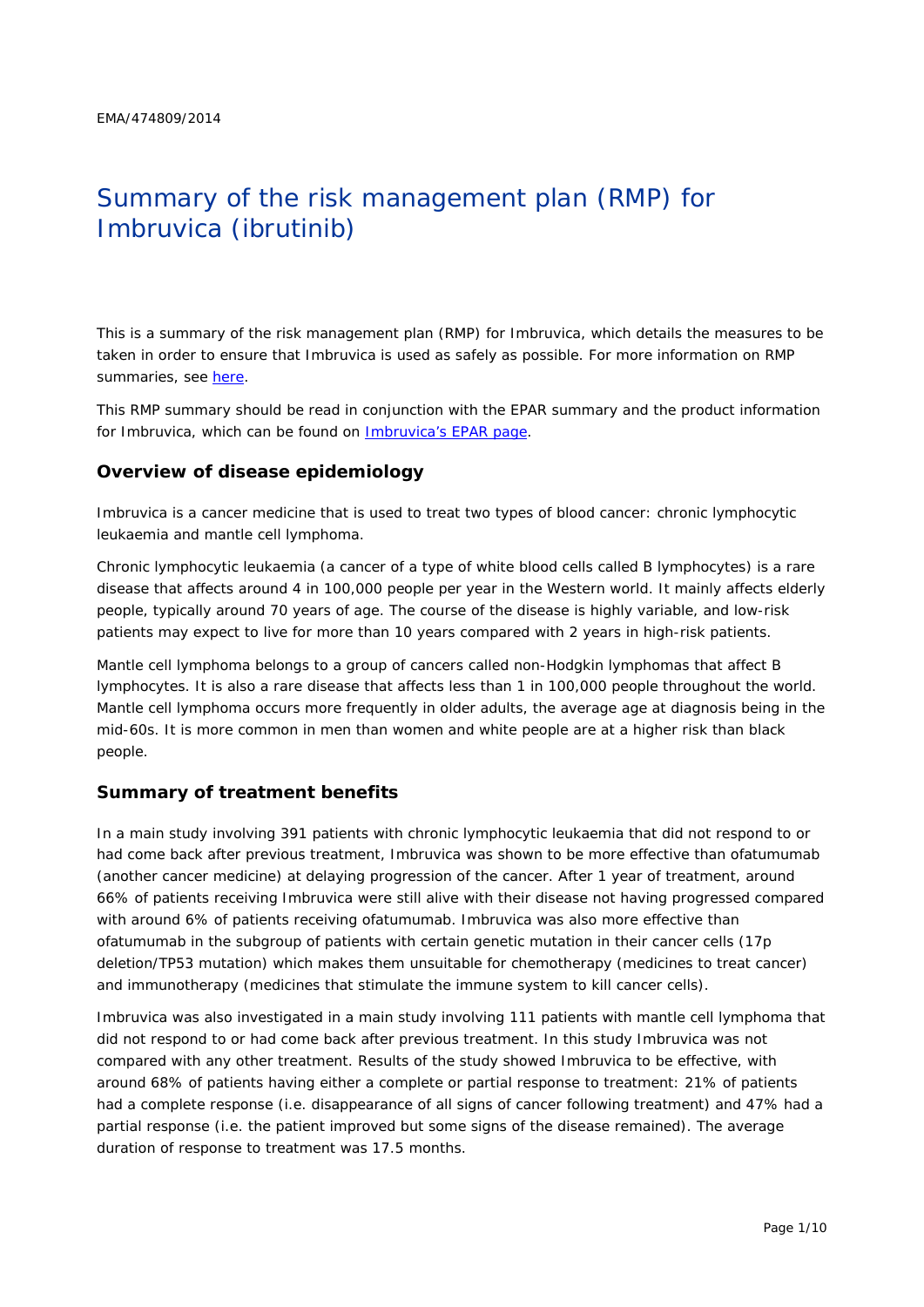# **Unknowns relating to treatment benefits**

There is either no or only limited information about the use of Imbruvica in certain subgroups of patients including patients with viral hepatitis, severe liver disease, severe kidney disease or significant heart disease.

In mantle cell lymphoma there are currently no data comparing Imbruvica treatment with any other available treatments.

Based on results of the studies conducted with the medicine, there is no evidence to suggest that results with Imbruvica would be different in patients of different ethnic origins.

# **Summary of safety concerns**

| <b>Risk</b>                                                                                                                         | What is known                                                                                                                                                                                                                                                                                                                                                                                                     | Preventability                                                                                                                                                                                                                                                                                                                                                                                                                                                                                                     |
|-------------------------------------------------------------------------------------------------------------------------------------|-------------------------------------------------------------------------------------------------------------------------------------------------------------------------------------------------------------------------------------------------------------------------------------------------------------------------------------------------------------------------------------------------------------------|--------------------------------------------------------------------------------------------------------------------------------------------------------------------------------------------------------------------------------------------------------------------------------------------------------------------------------------------------------------------------------------------------------------------------------------------------------------------------------------------------------------------|
| Increased blood<br>thickness and<br>tendency for<br>certain types of<br>cells in the<br>blood to clump<br>together<br>(leukostasis) | Cases of leukostasis have been reported<br>in patients treated with Imbruvica (in<br>less than 1 patient in 100).<br>Leukostasis cause serious problems by<br>blocking blood vessels and stopping<br>oxygen getting to the body's tissues,<br>especially in the brain and lungs. This<br>may cause headache, blurred vision,<br>strokes or mini-strokes or bleeding inside<br>the brain, and shortness of breath. | This risk is preventable by the doctor<br>monitoring the patient's blood counts<br>regularly. However, if it occurs, it is an<br>emergency, and needs to be treated in<br>hospital by a specialist who can give<br>treatment to reduce the number of cells<br>and unblock the blood vessels. The doctor<br>should also consider temporarily<br>interrupting treatment with Imbruvica.                                                                                                                              |
| Increased<br>bleeding<br>(haemorrhage)                                                                                              | Bleeding can occur either outside or<br>inside the body. If bleeding occurs inside<br>the brain it may cause difficulty moving,<br>speaking, understanding or seeing,<br>sudden severe headache, seizure, and<br>numbness or weakness in any part of the<br>body.<br>Cases of bleeding have been reported<br>very commonly in patients treated with<br>Imbruvica (in more than 1 patient in 10).                  | Patients should tell their doctor if they<br>experience any increase in bleeding or<br>symptoms of bleeding, or if they are<br>taking any medicines or supplements<br>that increase the risk of bleeding such as<br>aspirin and other NSAIDs (non-steroidal<br>anti-inflammatory drugs such as<br>ibuprofen), blood thinners such as<br>warfarin, and supplements such as fish<br>oil, Vitamin E or flax seeds.<br>Treatment with Imbruvica should be<br>interrupted for a few days in patients<br>having surgery. |

#### *Important identified risks*

## *Important potential risks*

| <b>Risk</b>                          | What is known                                                                                                                                                |
|--------------------------------------|--------------------------------------------------------------------------------------------------------------------------------------------------------------|
| Interactions with<br>other medicines | Certain medicines can increase or decrease the amount of ibrutinib in the<br>patient's blood. Patients should tell their doctor about all medicines they are |
| (drug-drug                           | taking.                                                                                                                                                      |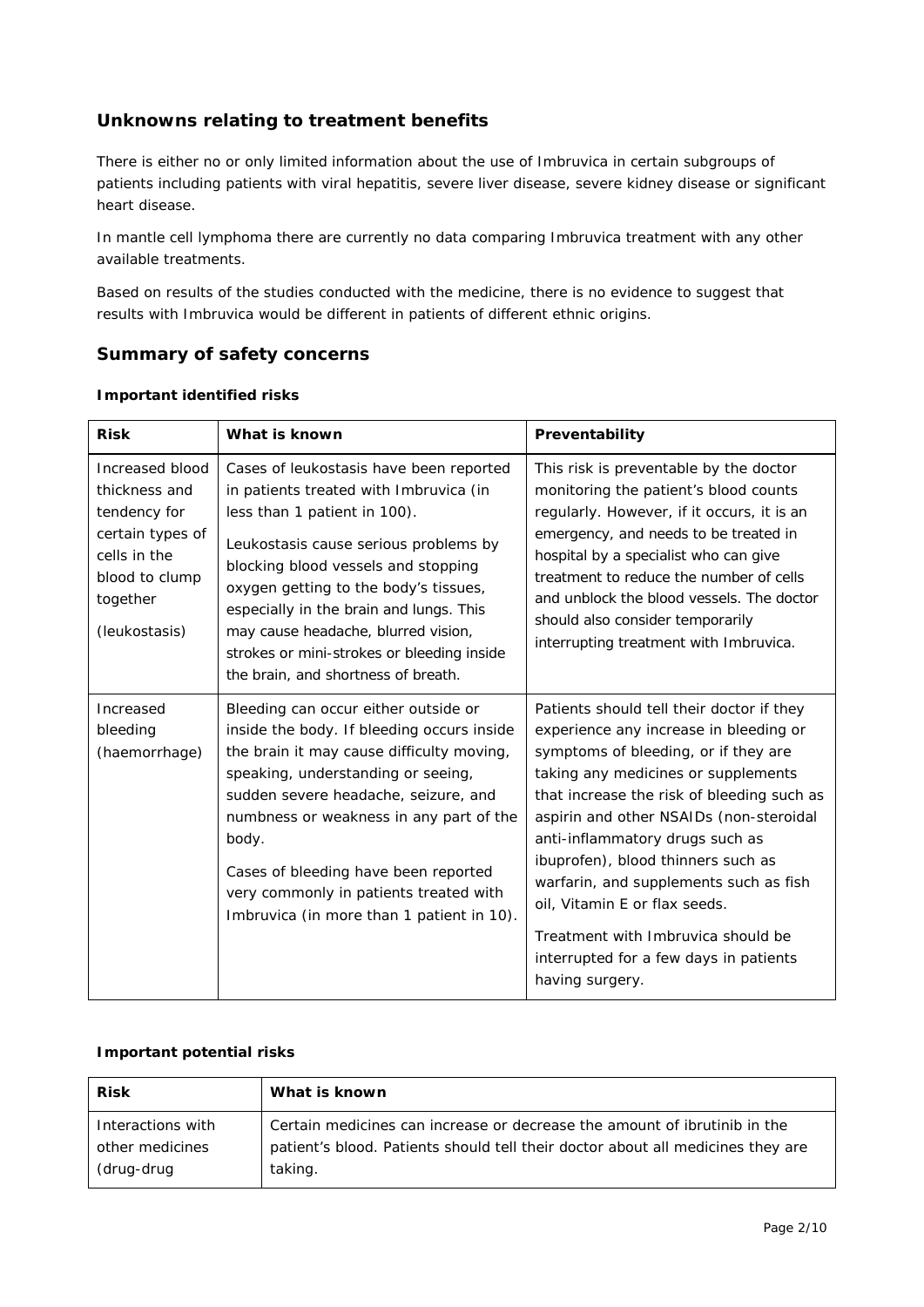| <b>Risk</b>                                        | What is known                                                                                                                                                                                                                                                                                                                                             |
|----------------------------------------------------|-----------------------------------------------------------------------------------------------------------------------------------------------------------------------------------------------------------------------------------------------------------------------------------------------------------------------------------------------------------|
| interactions)                                      | Patients should not take Imbruvica with grapefruit or Seville oranges; this<br>includes eating them, drinking the juice or taking a supplement that might<br>contain them. This is because they affect the way Imbruvica is processed in<br>the body and can increase its amount in the blood.                                                            |
|                                                    | Patients should not take Imbruvica with St John's wort. This is because it can<br>increase the rate at which Imbruvica is processed thereby decreasing its<br>amount in the blood.                                                                                                                                                                        |
| Low red blood cell<br>counts (anaemia)             | Anaemia occurs when the number of healthy red blood cells in the body is too<br>low. As red cells carry oxygen to all the body's tissues, many of the symptoms<br>of anaemia are caused by decreased oxygen delivery to tissues and organs.                                                                                                               |
|                                                    | Cases of anaemia have been reported very commonly in patients treated with<br>Imbruvica (in more than 1 patient in 10). In case of anaemia, treatment with<br>Imbruvica may have to be interrupted. It is important that patients have<br>regular blood tests as advised by the doctor to identify anaemia early.                                         |
| Low white blood cell<br>counts<br>(neutropenia)    | Neutropenia is an abnormally low level of neutrophils, a type of white blood<br>cell that fights infections. People who have neutropenia are at increased risk of<br>serious infections.                                                                                                                                                                  |
|                                                    | Cases of neutropenia have been reported very commonly in patients treated<br>with Imbruvica (in more than 1 patient in 10). If neutropenia occurs,<br>treatment with Imbruvica may have to be interrupted. It is important to have<br>regular blood tests as advised by the doctor to identify neutropenia early.                                         |
| Low blood platelet<br>counts<br>(thrombocytopenia) | Platelets are blood components that help the blood to clot after injury.<br>Symptoms of low blood platelet counts include severe bleeding, which may be<br>fatal if not treated. However, sometimes the only symptoms are simple<br>bruising.                                                                                                             |
|                                                    | Typically, a low platelet count is the result of a medical condition, like<br>leukaemia, or certain medicines.                                                                                                                                                                                                                                            |
|                                                    | Cases of thrombocytopenia have been reported very commonly in patients<br>treated with Imbruvica (in more than 1 patient in 10). If thrombocytopenia<br>occurs, treatment with Imbruvica may have to be interrupted. It is important<br>that patients have regular blood tests as advised by the doctor to identify and<br>manage thrombocytopenia early. |
| Infections                                         | People who have a low white blood cell count are at increased risk of infection.                                                                                                                                                                                                                                                                          |
|                                                    | Infections (including serious and fatal infections) have occurred in patients<br>treated with Imbruvica. If infections occur, treatment with Imbruvica may<br>have to be interrupted and appropriate treatment with anti-infectives started.<br>Monitoring the patient's blood counts helps to identify patients at risk of<br>developing an infection.   |
| Irregular heart beat<br>(cardiac arrhythmia)       | Patients treated with Imbruvica may be at an increased risk of developing<br>abnormal heart rhythms (when the heart is beating quickly or unevenly<br>(irregularly)). If abnormal heart rhythms appear during Imbruvica treatment,<br>the doctor will treat this as appropriate.                                                                          |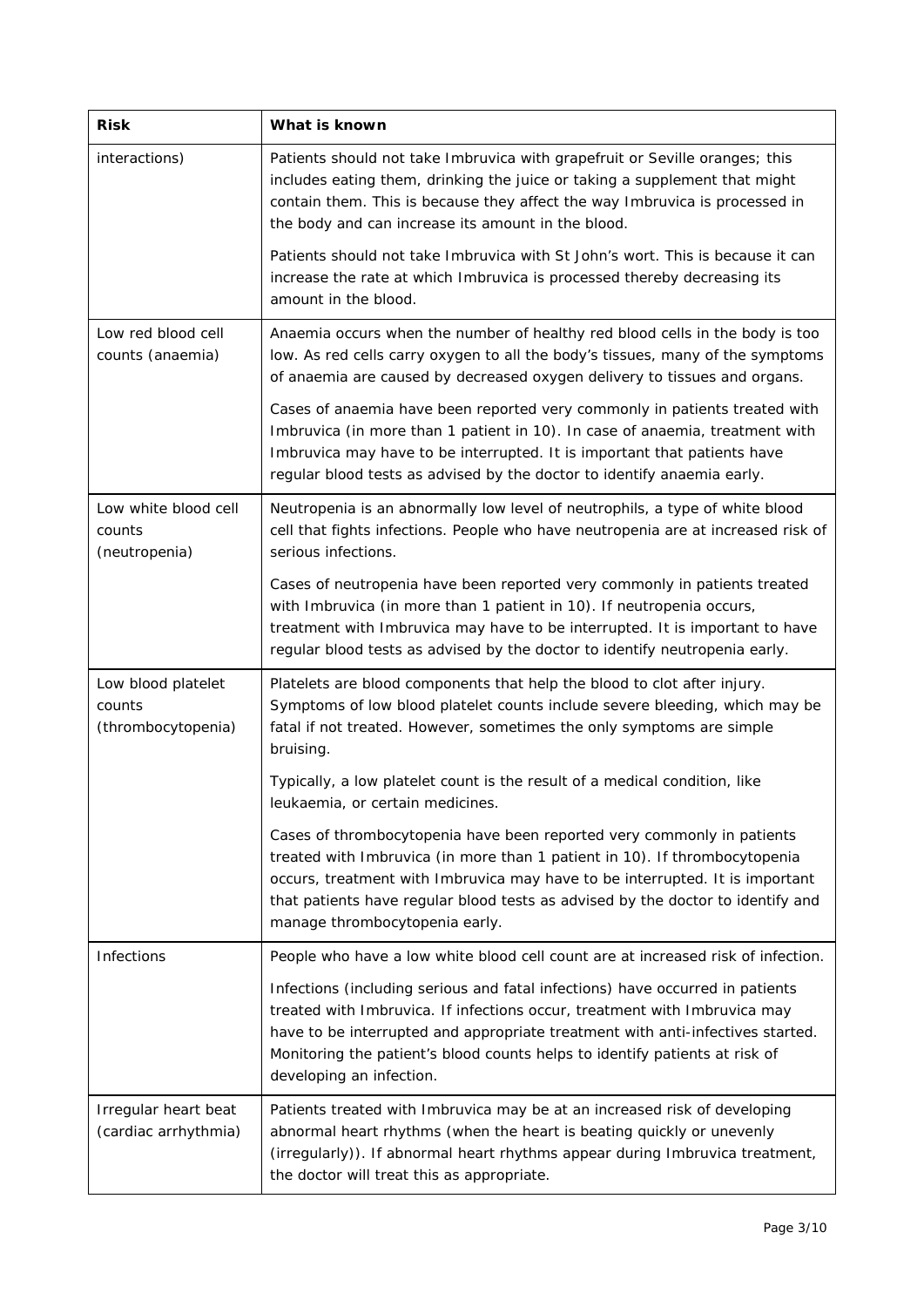| <b>Risk</b>                                                                              | What is known                                                                                                                                                                                                                                                                                                                                                                                                                                                                                                                                                                                                    |
|------------------------------------------------------------------------------------------|------------------------------------------------------------------------------------------------------------------------------------------------------------------------------------------------------------------------------------------------------------------------------------------------------------------------------------------------------------------------------------------------------------------------------------------------------------------------------------------------------------------------------------------------------------------------------------------------------------------|
| Severe problems<br>affecting the stomach<br>and gut                                      | Patients treated with Imbruvica may be at an increased risk of feeling sick<br>(nausea), vomiting or changes to bowel movements, such as diarrhoea.                                                                                                                                                                                                                                                                                                                                                                                                                                                              |
| (severe GI disorders)                                                                    |                                                                                                                                                                                                                                                                                                                                                                                                                                                                                                                                                                                                                  |
| Other cancers<br>(other malignancies)                                                    | Chemotherapy works by killing cancer cells; however, normal cells can also be<br>damaged in ways that may later make them become cancerous. This may lead<br>to new tumours that are not related to the first cancer that was treated, which<br>may occur months or even years after initial treatment. Preventing other<br>cancers involves avoiding or restricting the treatments that increase the risk of<br>causing cancers.                                                                                                                                                                                |
| Allergic reactions to<br>Imbruvica<br>(hypersensitivity)                                 | An allergic reaction to Imbruvica may cause difficulty breathing, swelling of<br>the lips, itching or rash. Imbruvica should not be used if allergy to ibrutinib<br>itself or other ingredients is known or suspected.                                                                                                                                                                                                                                                                                                                                                                                           |
| Harm to the unborn<br>child (teratogenicity)                                             | No information from clinical trials is available on the use of Imbruvica during<br>pregnancy. Based on animal tests, Imbruvica may cause harm to the unborn<br>child if women become pregnant while taking Imbruvica. It is important that<br>women who could become pregnant use an effective method of contraception<br>while being treated with Imbruvica.                                                                                                                                                                                                                                                    |
| Side effects caused<br>by the breakdown of<br>cancer cells<br>(tumour lysis<br>syndrome) | Patients treated with Imbruvica may develop a serious potentially fatal<br>problem caused by the breakdown products of dying cancer cells (uric acid,<br>potassium and phosphorus). It is most likely to occur 12 to 72 hours after the<br>treatment has been taken.<br>Preventative measures should be taken as necessary and treatment should be                                                                                                                                                                                                                                                               |
|                                                                                          | started early for identified cases.                                                                                                                                                                                                                                                                                                                                                                                                                                                                                                                                                                              |
| Eye disorders                                                                            | Eye problems could occur in patients treated with Imbruvica. They may be<br>more likely to occur in older people, with exposure to sunlight, and in people<br>who smoke cigarettes or drink alcohol.                                                                                                                                                                                                                                                                                                                                                                                                             |
| Kidney failure<br>(renal failure)                                                        | Patients treated with Imbruvica may have an increased risk of developing<br>kidney failure, especially if they already have risk factors such as diabetes,<br>high blood pressure, heart disease, or a family history of kidney disease, and<br>if they are over 60 years old. Kidney disease may also be more likely in<br>persons from certain ethnic groups. Other risk factors include diseases in<br>which the body is attacked by its own immune system (such as lupus),<br>infections, kidney stones, blockage of the lower water passages, and taking<br>medicines that affect the way the kidneys work. |
| High blood pressure<br>(hypertension)                                                    | Patients treated with Imbruvica, especially elderly ones, may be at an<br>increased risk of developing high blood pressure.                                                                                                                                                                                                                                                                                                                                                                                                                                                                                      |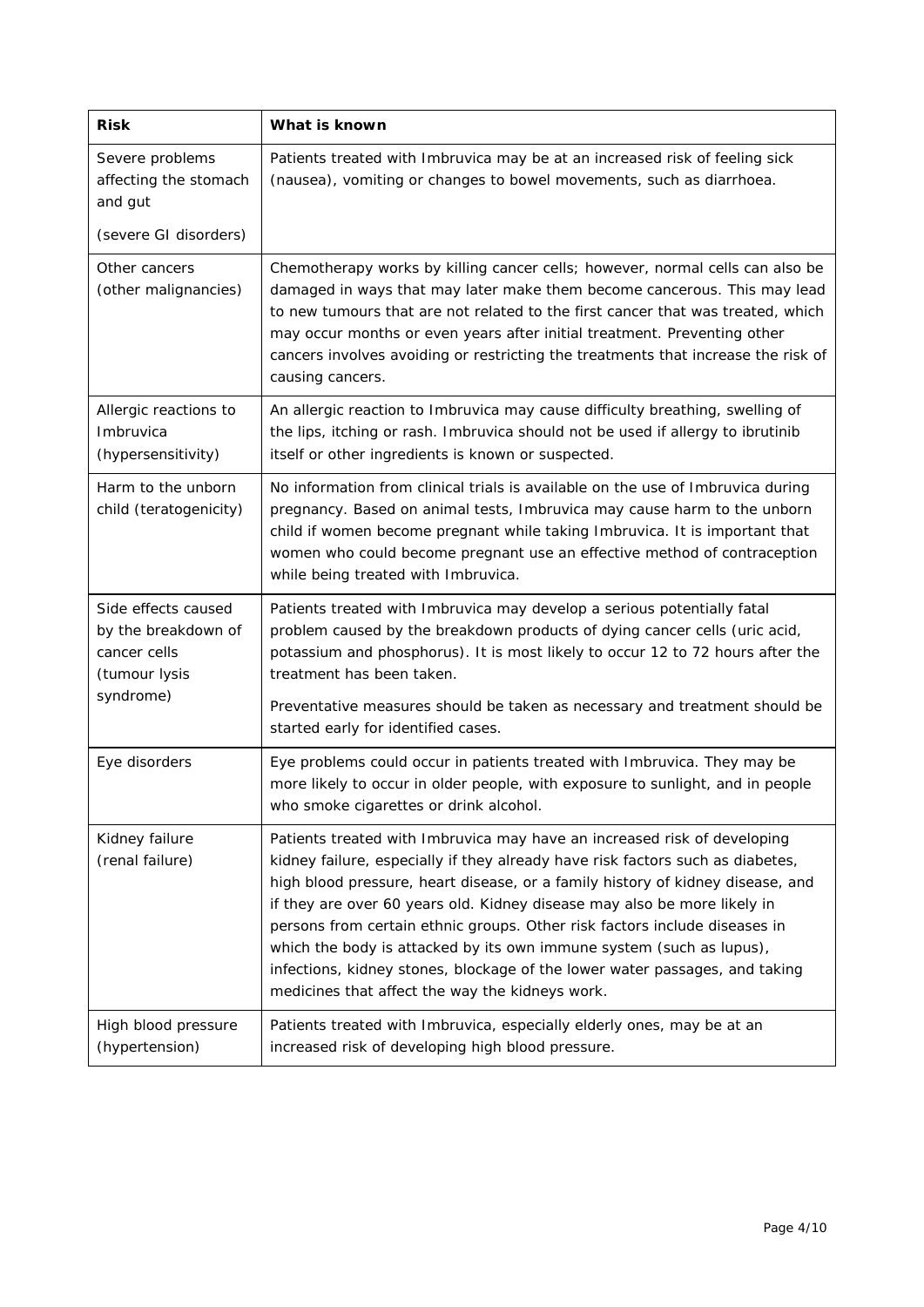#### *Missing information*

| <b>Risk</b>                                                                                            | What is known                                                                                                                                                                                                                                                                                                                                                                                                                                                                                                        |
|--------------------------------------------------------------------------------------------------------|----------------------------------------------------------------------------------------------------------------------------------------------------------------------------------------------------------------------------------------------------------------------------------------------------------------------------------------------------------------------------------------------------------------------------------------------------------------------------------------------------------------------|
| Use in children                                                                                        | The safety of Imbruvica in children has not been studied.                                                                                                                                                                                                                                                                                                                                                                                                                                                            |
| Use during<br>breastfeeding                                                                            | It is not known whether this medicine passes into breast milk or if it can harm<br>the baby. Women should not breastfeed while they are taking this medicine.                                                                                                                                                                                                                                                                                                                                                        |
| Use in patients with<br>significant heart<br>disease                                                   | Imbruvica was not studied in patients with significant heart disease. Imbruvica<br>is to be used with caution in these patients and these patients need to be<br>monitored throughout treatment.                                                                                                                                                                                                                                                                                                                     |
| Use in patients with<br>severe kidney disease<br>(Use in patients with<br>severe renal<br>impairment)  | Very little of the ibrutinib, the active substance of Imbruvica, that a patients<br>takes is eliminated by the kidney. Therefore it is unlikely that having kidney<br>disease will lead to problems caused by having more ibrutinib in the body than<br>intended. However as ibrutinib also gets changed into other molecules<br>(metabolites) inside the body, some of which are eliminated by the kidney, it<br>is recommended that patients with severe renal disease are monitored<br>carefully by their doctor. |
| Use in patients with<br>severe liver disease<br>(Use in patients with<br>severe hepatic<br>impairment) | Ibrutinib is eliminated by the liver so it is likely that liver disease will lead to<br>problems caused by having more ibrutinib in the body than intended.<br>Imbruvica should be used carefully in patients with mild or moderate liver<br>disease, and must not be used in patients with severe liver problems.                                                                                                                                                                                                   |
| Long-term use $(>2)$<br>years)                                                                         | No information from clinical trials is available to support the long-term use of<br>Imbruvica (for more than 2 years)                                                                                                                                                                                                                                                                                                                                                                                                |

# **Summary of risk minimisation measures by safety concern**

All medicines have a summary of product characteristics (SmPC) which provides physicians, pharmacists and other healthcare professionals with details on how to use the medicine, and also describes the risks and recommendations for minimising them. Information for patients is available in lay language in the package leaflet. The measures listed in these documents are known as 'routine risk minimisation measures'.

The SmPC and the package leaflet are part of the medicine's product information. The product information for Imbruvica can be found on **Imbruvica's EPAR page**.

This medicine has no additional risk minimisation measures.

# **Planned post-authorisation development plan**

| Study/activity<br>(including study<br>number) | <b>Objectives</b>   | <b>Safety concerns</b><br>/efficacy issue<br>addressed | <b>Status</b> | <b>Planned date</b><br>for submission<br>of (interim<br>and) final<br>results |
|-----------------------------------------------|---------------------|--------------------------------------------------------|---------------|-------------------------------------------------------------------------------|
| PCYC-PMR-2060-03                              | To evaluate the     | Haemorrhage                                            | Planning      | To be                                                                         |
| In vitro studies on the                       | effect of ibrutinib | (bleeding)                                             | stages        | determined                                                                    |

## *List of studies in post-authorisation development plan*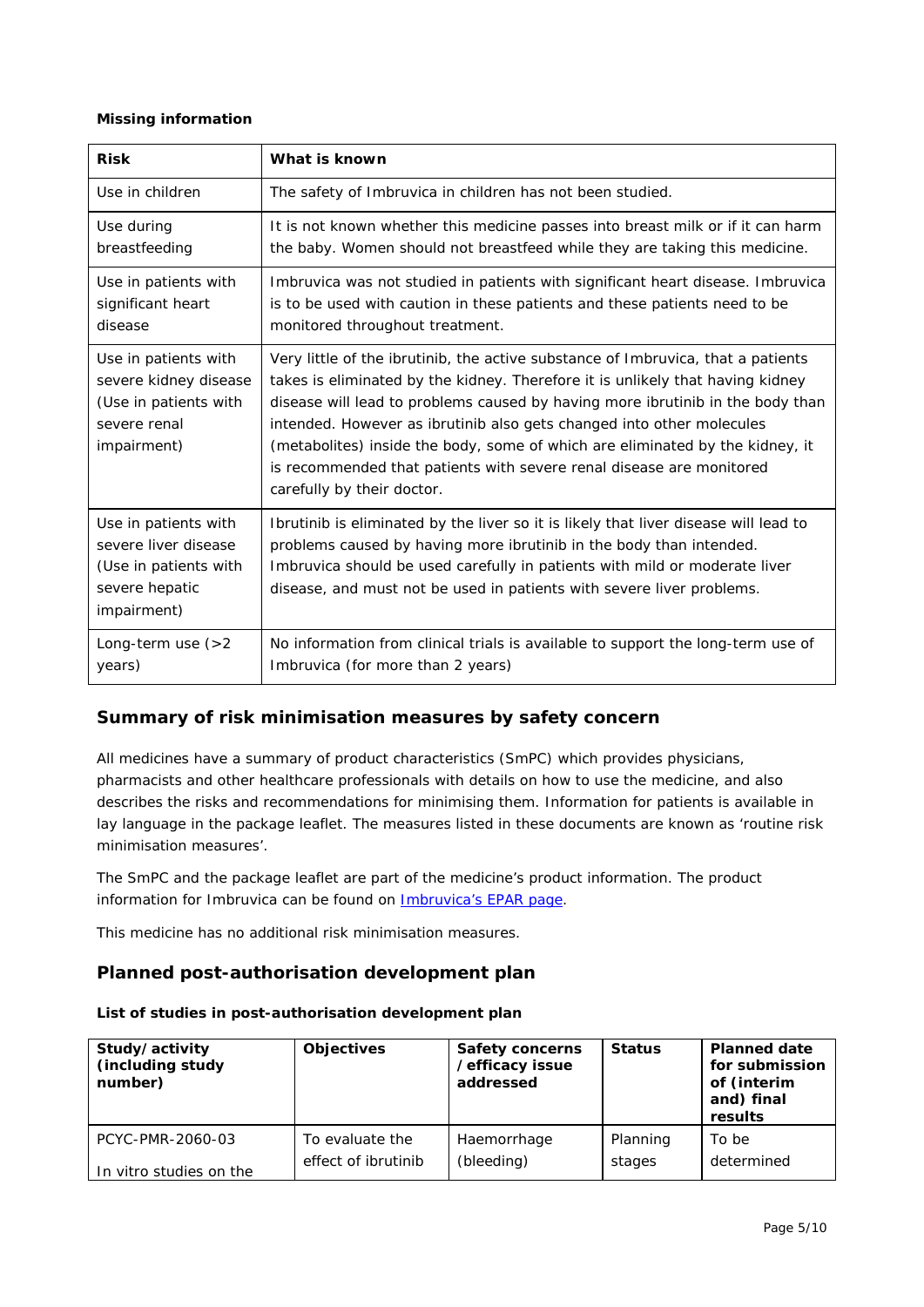| Study/activity<br>(including study<br>number)                                                                                                                                                                                                                            | <b>Objectives</b>                                                                                      | <b>Safety concerns</b><br>/efficacy issue<br>addressed | <b>Status</b>      | <b>Planned date</b><br>for submission<br>of (interim<br>and) final<br>results                                                            |
|--------------------------------------------------------------------------------------------------------------------------------------------------------------------------------------------------------------------------------------------------------------------------|--------------------------------------------------------------------------------------------------------|--------------------------------------------------------|--------------------|------------------------------------------------------------------------------------------------------------------------------------------|
| effect of ibrutinib on<br>platelet function.                                                                                                                                                                                                                             | on bleeding.                                                                                           |                                                        |                    |                                                                                                                                          |
| PCYC-PMR-2060-04<br>Analysis of the risk of<br>serious bleeding.                                                                                                                                                                                                         | To study the risk of<br>serious bleeding<br>from clinical trials<br>and all post-<br>marketing sources | Haemorrhage<br>(bleeding)                              | Planning<br>stages | To be<br>determined                                                                                                                      |
| PCI-32765LYM1003<br>A drug-drug interaction<br>study of ibrutinib with<br>moderate and strong<br>CYP3A inhibitors in<br>patients with B-cell<br>malignancy.                                                                                                              | To assess ibrutinib<br>when combined<br>with other<br>medicines<br>(enzymes).                          | Drug-drug<br>interaction                               | Planning<br>stages | To be<br>determined                                                                                                                      |
| <b>PCYC-1112-CA</b><br>Yearly updates, including<br>del17p/TP53 subgroups<br>identified at baseline, for<br>the randomised,<br>multicentre, open-label<br>trial in subjects with CLL<br>who have failed at least 1<br>prior line of therapy;<br>Assess PFS by IRC trial. | Yearly updates of<br>trial results for<br>disease<br>progression and<br>death.                         | Overall safety<br>profile                              | Yearly<br>updates  | 2 <sup>nd</sup> Quarter<br>2015<br>2 <sup>nd</sup> Quarter<br>2016<br>2 <sup>nd</sup> Quarter<br>2017<br>4 <sup>th</sup> Quarter<br>2017 |
| JNJ-54179060/FK10654<br>Study on the inhibition<br>potential of ibrutinib and<br>four metabolites on<br>OATP1B1 (SLCO1B1) and<br>OATP1B3 (SLCO1B3)<br>transport in HEK293 cell<br>lines overexpressing this<br>transporter.                                              | To assess what<br>might happen<br>when ibrutinib is<br>combined with<br>other medicines.               | Drug-drug<br>interaction                               | Started            | 1 <sup>st</sup> Quarter<br>2015                                                                                                          |
| JNJ-54179060/FK10655<br>Study on the inhibition<br>potential of ibrutinib and<br>four metabolites on OAT3<br>(SLC22A8) transport in<br>MDCK-II cell lines<br>overexpressing this                                                                                         | To assess what<br>might happen<br>when ibrutinib is<br>combined with<br>other medicines.               | Drug-drug<br>interaction                               | Started            | 1 <sup>st</sup> Quarter<br>2015                                                                                                          |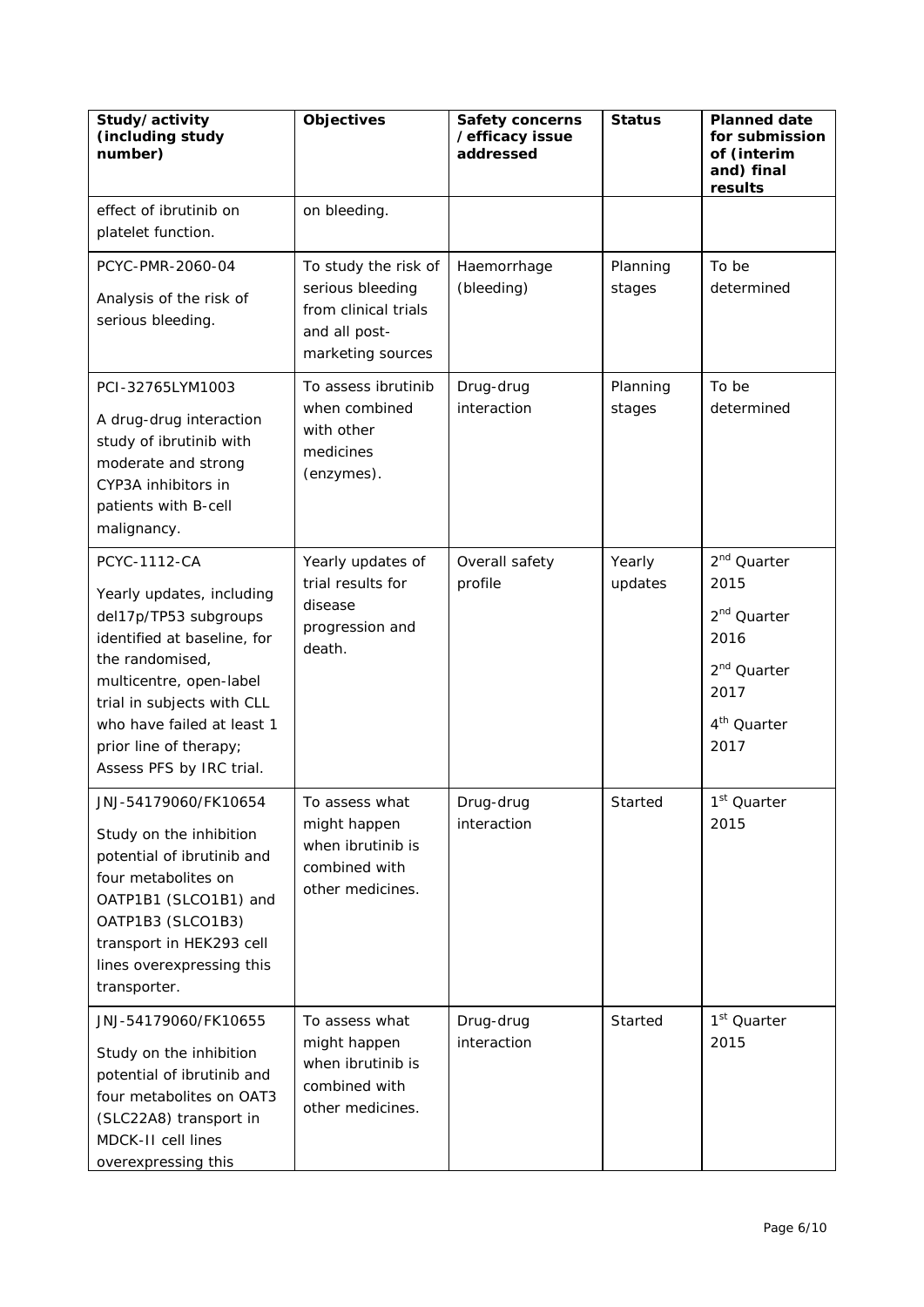| Study/activity<br>(including study<br>number)                                                                                                                                                                      | <b>Objectives</b>                                                                        | <b>Safety concerns</b><br>/efficacy issue<br>addressed | <b>Status</b>                                | <b>Planned date</b><br>for submission<br>of (interim<br>and) final<br>results     |
|--------------------------------------------------------------------------------------------------------------------------------------------------------------------------------------------------------------------|------------------------------------------------------------------------------------------|--------------------------------------------------------|----------------------------------------------|-----------------------------------------------------------------------------------|
| transporter.                                                                                                                                                                                                       |                                                                                          |                                                        |                                              |                                                                                   |
| JNJ-54179060/FK10656<br>Study on the inhibition<br>potential of ibrutinib and<br>four metabolites on OAT1<br>(SLC22A6) and OCT2<br>(SLC22A2) transport in<br>CHO cell lines<br>overexpressing this<br>transporter. | To assess what<br>might happen<br>when ibrutinib is<br>combined with<br>other medicines. | Drug-drug<br>interaction                               | Started                                      | 1 <sup>st</sup> Quarter<br>2015                                                   |
| JNJ-54179060/FK10657<br>An in vitro study on the<br>possible BRCP (ABCG2)<br>transport inhibition by<br>ibrutinib and four<br>metabolites.                                                                         | To assess what<br>might happen<br>when ibrutinib is<br>combined with<br>other medicines. | Drug-drug<br>interaction                               | Started                                      | 1 <sup>st</sup> Quarter<br>2015                                                   |
| In vitro study of time-<br>dependent inhibition by<br>ibrutinib on CYP1A2,<br>CYP2B6, CYP2C8, CYP2C9,<br>CYP2C19 and CYP2D6.                                                                                       | To assess what<br>might happen<br>when ibrutinib is<br>combined with<br>other medicines. | Drug-drug<br>interaction                               | Planned                                      | 1 <sup>st</sup> Quarter<br>2015                                                   |
| An in vitro inhibition<br>experiment for reversible<br>CYP3A inhibition by<br>ibrutinib minimising the<br>decline in ibrutinib<br>concentration during<br>incubations.                                             | To assess what<br>might happen<br>when ibrutinib is<br>combined with<br>other medicines. | Drug-drug<br>interaction                               | Planned                                      | 1 <sup>st</sup> Quarter<br>2015                                                   |
| An in vitro study into<br>hepatic CYP1A2 and<br>CYP2B6 induction with the<br>inclusion of unchanged<br>ibrutinib recovery<br>assessment during and at<br>the end of the incubation.                                | To assess what<br>might happen<br>when ibrutinib is<br>combined with<br>other medicines. | Drug-drug<br>interaction                               | Planned                                      | 1 <sup>st</sup> Quarter<br>2015                                                   |
| PCI-32765 CLL1006<br>Phase 1, open-label,<br>single-dose, multicentre,<br>non-randomised trial in<br>healthy subjects and<br>subjects with hepatic                                                                 | Measure the effect<br>of liver disease on<br>the amounts of<br>ibrutinib in the<br>body. | Use in patients<br>with liver disease                  | Trial<br>completed<br>on 30<br>March<br>2014 | Ongoing<br>Planned final<br>report<br>submission: 4 <sup>th</sup><br>Quarter 2014 |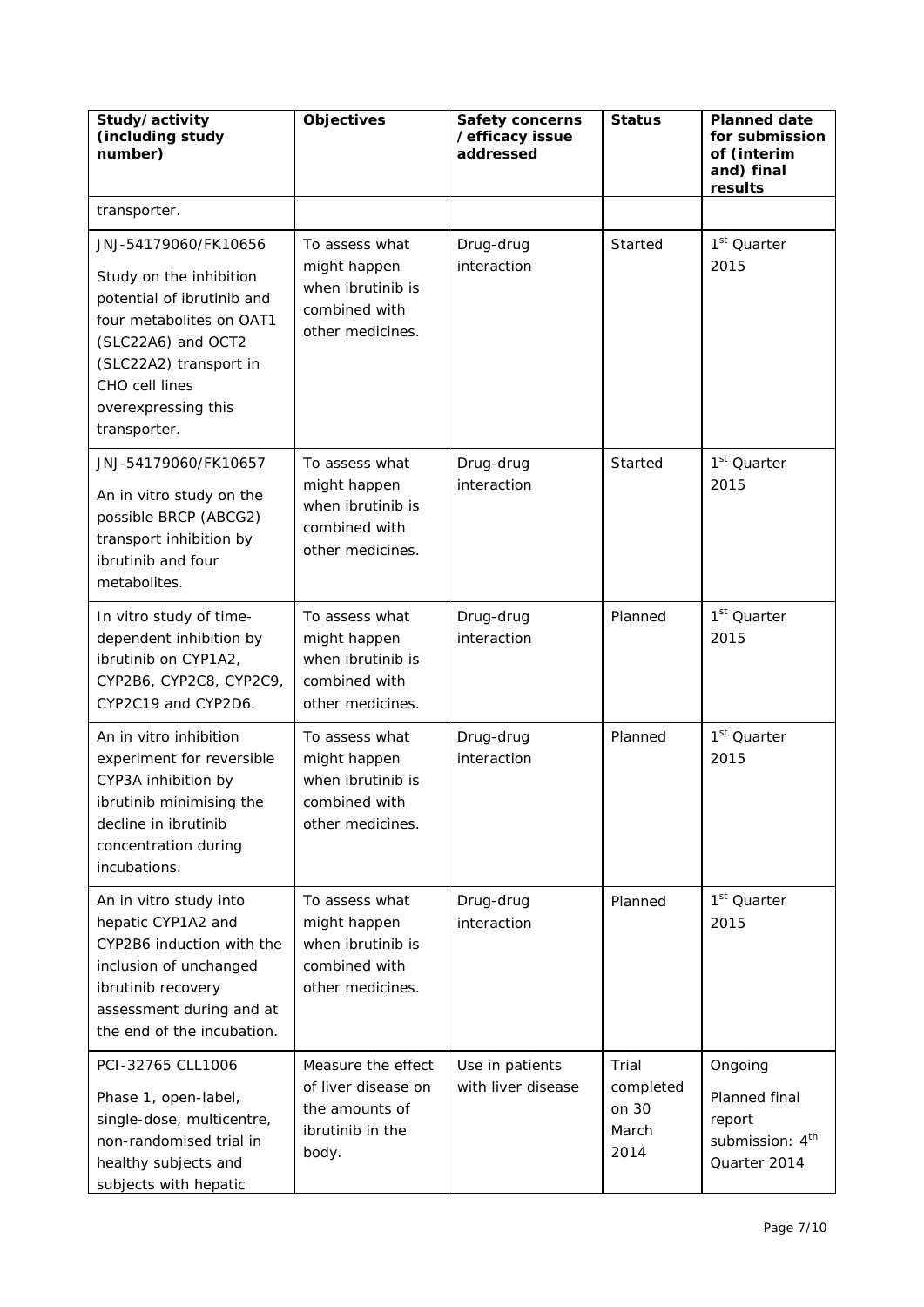| Study/activity<br>(including study<br>number)                                                                                                                                                                                      | <b>Objectives</b>                                                                                            | <b>Safety concerns</b><br>/efficacy issue<br>addressed                           | <b>Status</b> | <b>Planned date</b><br>for submission<br>of (interim<br>and) final<br>results                                                |
|------------------------------------------------------------------------------------------------------------------------------------------------------------------------------------------------------------------------------------|--------------------------------------------------------------------------------------------------------------|----------------------------------------------------------------------------------|---------------|------------------------------------------------------------------------------------------------------------------------------|
| impairment.                                                                                                                                                                                                                        |                                                                                                              |                                                                                  |               |                                                                                                                              |
| PCI-32765 CLL1007<br>Thorough QT study.                                                                                                                                                                                            | To assess the<br>effect of ibrutinib<br>on the electrical<br>rhythm of the<br>heart.                         | Irregular<br>heartbeat.<br>Use in patients<br>with significant<br>heart disease. | Planned       | Final protocol<br>submission: 4 <sup>th</sup><br>Quarter 2014<br>Final report<br>submission: 4 <sup>th</sup><br>Quarter 2016 |
| PCI-1103-CA (ongoing)<br>Open-label, extension trial<br>in subjects with B-cell<br>lymphoma and CLL to<br>determine the long-term<br>safety of ibrutinib.                                                                          | Determine the<br>long-term safety of<br>ibrutinib.                                                           | Long-term use<br>$( > 2$ years)                                                  | Ongoing       | Interim report<br>2 <sup>nd</sup> Quarter<br>2016                                                                            |
| PCI-32765 CAN3001<br>Open-label, extension<br>study in subjects with<br>MCL.                                                                                                                                                       | To assess the long-<br>term safety of<br>ibrutinib.                                                          | Long-term use<br>$( > 2$ years)                                                  | Ongoing       | Interim report:<br>2 <sup>nd</sup> Quarter<br>2016                                                                           |
| PCI-32765MCL2001<br>Phase 2, multicentre,<br>single-arm trial in subjects<br>with MCL who have<br>received ≥1 rituximab-<br>containing regimen and<br>progressed after receiving<br>≥2 cycles of bortezomib<br>therapy.            | Evaluate the<br>response of<br>ibrutinib compared<br>with another<br>medicine called<br>bortezomib.          | Overall safety<br>profile                                                        | Ongoing       | 1 <sup>st</sup> Quarter<br>2016 final                                                                                        |
| PCI-32765MCL3001<br>Phase 3, randomised,<br>controlled, open-label,<br>multicentre trial in<br>subjects with<br>relapsed/refractory MCL<br>who have received at least<br>1 prior rituximab-<br>containing chemotherapy<br>regimen. | Evaluate efficacy<br>and safety of<br>ibrutinib compared<br>with another<br>medicine called<br>temsirolimus. | Overall safety<br>profile                                                        | Ongoing       | 1 <sup>st</sup> Quarter<br>2016 final                                                                                        |
| PCI-32765MCL3002<br>Phase 3, randomised,<br>double-blind,                                                                                                                                                                          | Evaluate efficacy<br>and safety of<br>ibrutinib.                                                             | Overall safety<br>profile                                                        | Ongoing       | 3 <sup>rd</sup> Quarter<br>2020 final                                                                                        |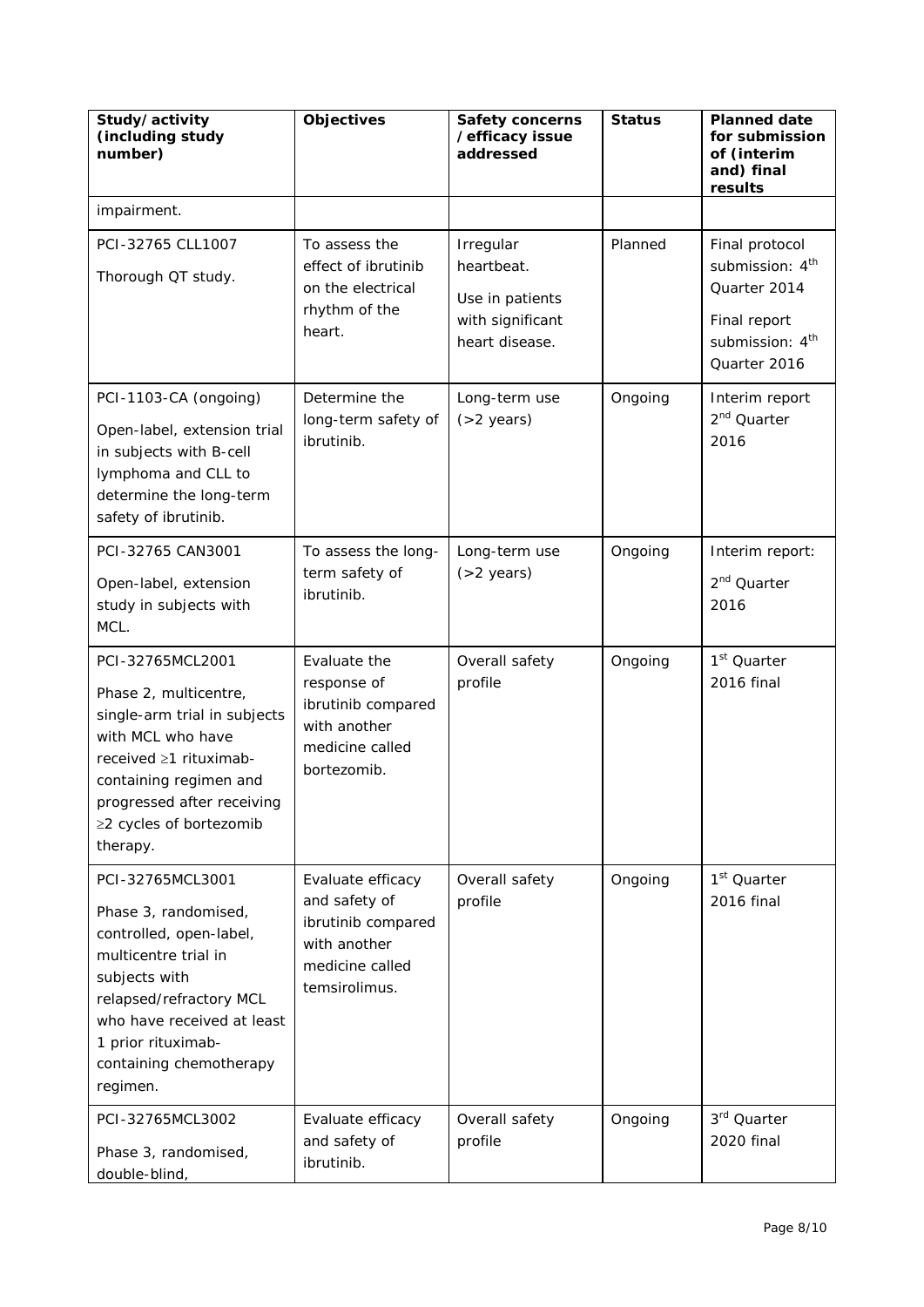| Study/activity<br>(including study<br>number)                                                                                                                                             | <b>Objectives</b>                                                                                                                                                                                          | <b>Safety concerns</b><br>/efficacy issue<br>addressed | <b>Status</b> | <b>Planned date</b><br>for submission<br>of (interim<br>and) final<br>results |
|-------------------------------------------------------------------------------------------------------------------------------------------------------------------------------------------|------------------------------------------------------------------------------------------------------------------------------------------------------------------------------------------------------------|--------------------------------------------------------|---------------|-------------------------------------------------------------------------------|
| placebo-controlled,<br>multicentre trial in<br>subjects with newly<br>diagnosed MCL with no<br>prior therapies for MCL.                                                                   |                                                                                                                                                                                                            |                                                        |               |                                                                               |
| <b>PCYC-1117-CA</b><br>Phase 2, open-label, single<br>arm, multicentre trial in<br>subjects with relapsed or<br>refractory CLL with 17p<br>deletion                                       | Evaluate response<br>rate and safety of<br>ibrutinib.                                                                                                                                                      | Overall safety<br>profile                              | Ongoing       | 4 <sup>th</sup> Quarter<br>2015                                               |
| <b>PCYC-1115-CA</b><br>Phase 3, randomised,<br>multicentre, open-label<br>study in subjects ≥65<br>years with treatment-<br>naive CLL.                                                    | Evaluate the<br>efficacy of ibrutinib<br>compared with<br>chlorambucil                                                                                                                                     | Overall safety<br>profile                              | Ongoing       | 4 <sup>th</sup> Quarter<br>2016                                               |
| PCI-32765CLL3001<br>Phase 3, randomised,<br>multicentre, double-blind,<br>placebo-controlled trial in<br>subjects with relapsed or<br>refractory CLL (excluding<br>subjects with del17p). | Evaluate survival<br>rates with<br>ibrutinib.                                                                                                                                                              | Overall safety<br>profile                              | Ongoing       | 3rd Quarter<br>2018                                                           |
| A clinical interaction study<br>to evaluate the effect of<br>proton pump inhibitors.                                                                                                      | To assess what<br>might happen<br>when ibrutinib is<br>combined with<br>other medicines.                                                                                                                   | Drug-drug<br>interaction                               | Planned       | 3rd Quarter<br>2016                                                           |
| A non-clinical study<br>regarding the transgenic<br>(Tg) mouse range-finder<br>study.                                                                                                     | A study in mice, to<br>understand the<br>safety of ibrutinib<br>and find the most<br>suitable doses for<br>longer studies; to<br>find out how the<br>body's systems<br>handle and get rid<br>of ibrutinib. | Other malignancies                                     | Planned       | 3rd Quarter<br>2015                                                           |
| Following the mouse<br>range-finder study: A non-                                                                                                                                         | A study in mice, to<br>find out how likely                                                                                                                                                                 | Other malignancies                                     | Planned       | 1st Quarter                                                                   |